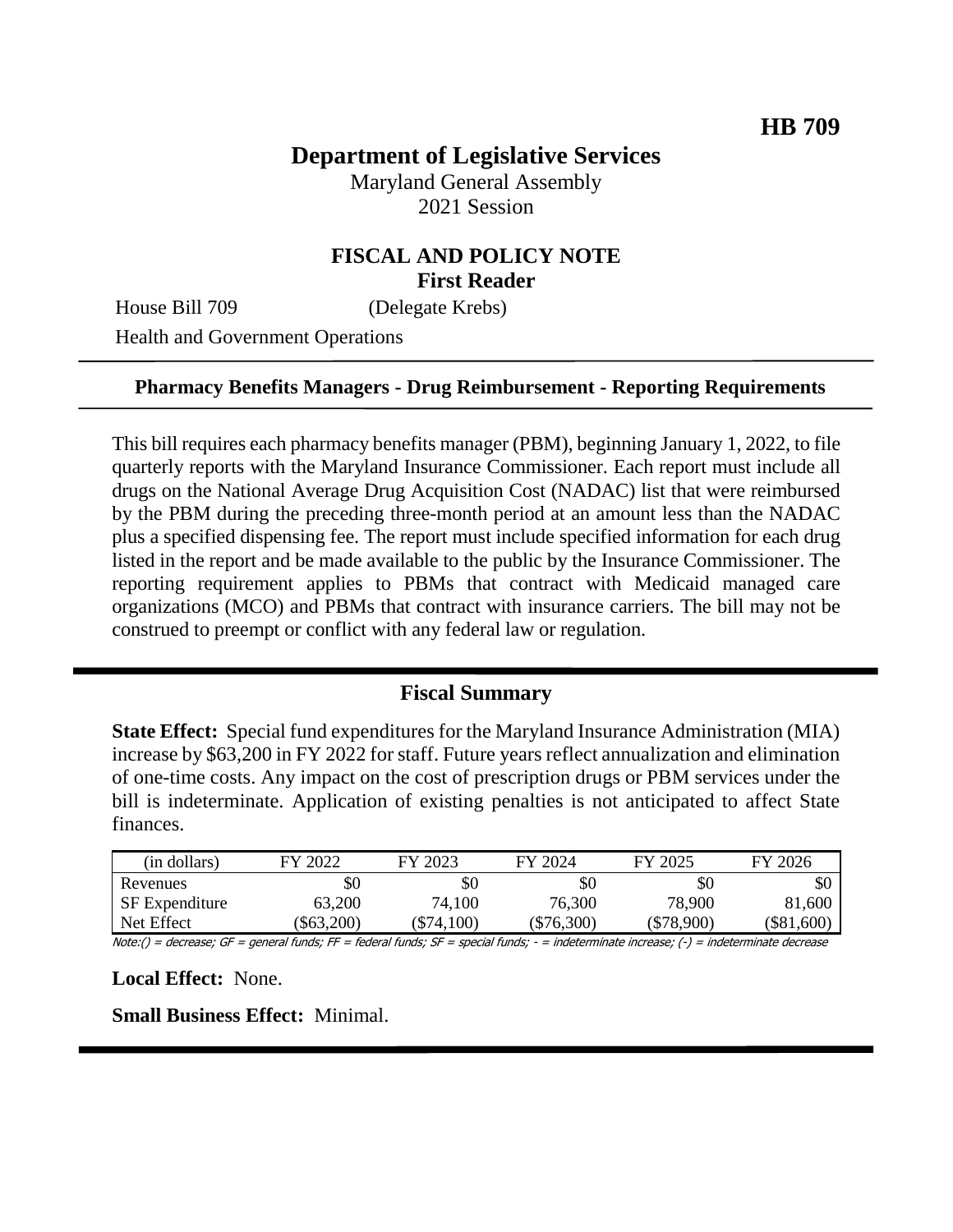## **Analysis**

**Current Law:** A PBM is a business that administers and manages prescription drug benefit plans for purchasers. A PBM must register with MIA prior to providing pharmacy benefits management services. The Insurance Commissioner is authorized to examine the affairs, transactions, accounts, and records of a registered PBM at the PBM's expense.

If the Insurance Commissioner determines a PBM has violated any provision of Title 15, Subtitle 16 of the Insurance Article or a related regulation, the Commissioner may issue an order that requires the PBM to (1) cease and desist; (2) take specific affirmative action to correct the violation; (3) make restitution of money, property, or other assets; or (4) pay a fine. In addition to any other enforcement action taken, the Commissioner may impose a civil penalty of up to \$10,000 for each violation.

### *Medicaid Pharmacy Reimbursement*

Outpatient pharmacy coverage is an optional benefit under Medicaid. Reimbursement for prescription drugs varies between fee-for-service (FFS) Medicaid (which covers about 15% of Medicaid enrollees) and HealthChoice (under which Medicaid MCOs cover about 85% of Medicaid enrollees).

In FFS, Medicaid reimburses pharmacies based on a two-part formula consisting of the ingredient cost of the drug and the professional dispensing fee. Effective April 2017, Maryland adopted the NADAC methodology to calculate the ingredient cost of the drug. This methodology estimates the national average drug invoice price paid by independent and retail chain pharmacies. For any drug not included in NADAC, the State uses its own State actual acquisition cost (SAAC) as a secondary benchmark. Thus, for FFS pharmacy expenditures, Medicaid reimburses pharmacies as follows:

- the ingredient cost of the drug based on NADAC or a provider's usual and customary charges, whichever is lower; if there is no NADAC, the lowest of the wholesale acquisition cost, the federal upper limit, SAAC, or a provider's usual and customary charges; and
- a professional dispensing fee of \$10.49 for brand name and generic drugs or \$11.49 for drugs dispensed to nursing home patients.

In HealthChoice, all nine Medicaid MCOs use a PBM. PBM reimbursement amounts are proprietary and confidential. However, narrative in the 2018 *Joint Chairmen's Report* requested that MDH report on various aspects of pharmacy reimbursement. MDH's [response](https://mmcp.health.maryland.gov/Documents/JCRs/2018/pharmacyPBMJCRfinal12-1.pdf) summarized MCO PBM costs for a sample of drugs according to a low, high, and average rate across all MCOs.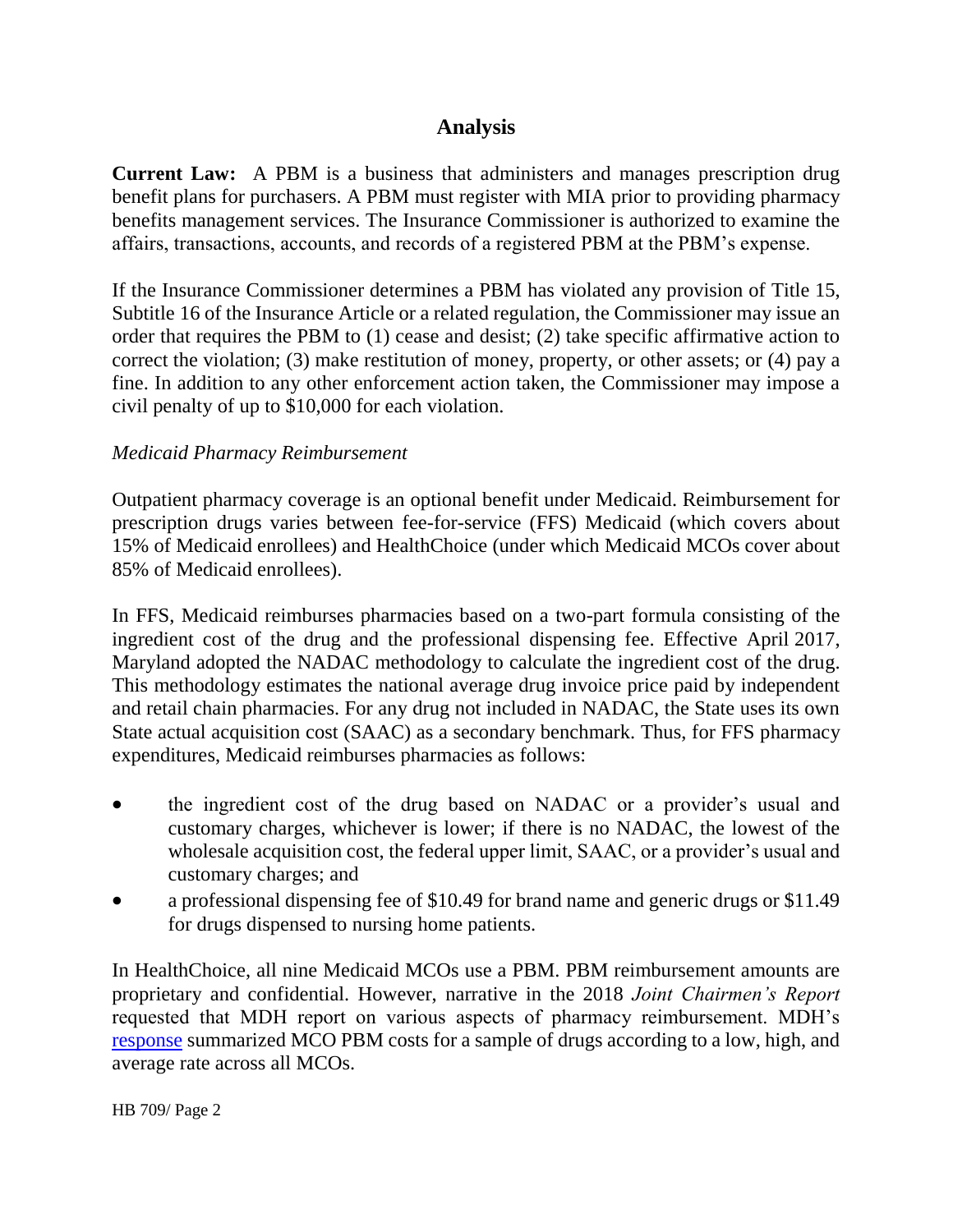The report noted that the FFS average ingredient cost per unit was lower than the MCO average ingredient cost per unit for 37 of the drugs analyzed. However, the professional dispensing fees paid by MCOs were much lower than those paid under FFS Medicaid. Of the drugs sampled, only 3 had higher MCO dispensing fees than the FFS rate, and the average dispensing fee paid by MCOs across the sample was only \$2.63.

**State Expenditures:** MIA special fund expenditures increase by \$63,199 in fiscal 2022, which accounts for the bill's October 1, 2021 effective date. This estimate reflects the cost of hiring one PBM analyst to receive, review, and make available to the public quarterly reports from PBMs. It includes a salary, fringe benefits, one-time start-up costs, and ongoing operating expenses.

| Position                                | $1.0^{\circ}$ |
|-----------------------------------------|---------------|
| <b>Salary and Fringe Benefits</b>       | \$55,743      |
| <b>Other Operating Expenses</b>         | 7.456         |
| <b>Total FY 2022 State Expenditures</b> | \$63,199      |

Future year expenditures reflect a full salary with annual increases and employee turnover and ongoing operating expenses.

**Additional Comments:** MDH advises that the information PBMs are required to release publicly under the bill is considered proprietary. Mandating public disclosure of pricing information will also result in its disclosure to competitors. Such disclosure has the potential to disrupt the competitive nature of the pharmacy marketplace, driving higher costs in the long run.

## **Additional Information**

**Prior Introductions:** None.

**Designated Cross File:** SB 614 (Senator Ready) - Finance.

**Information Source(s):** Maryland Department of Health; Maryland Insurance Administration; Department of Legislative Services